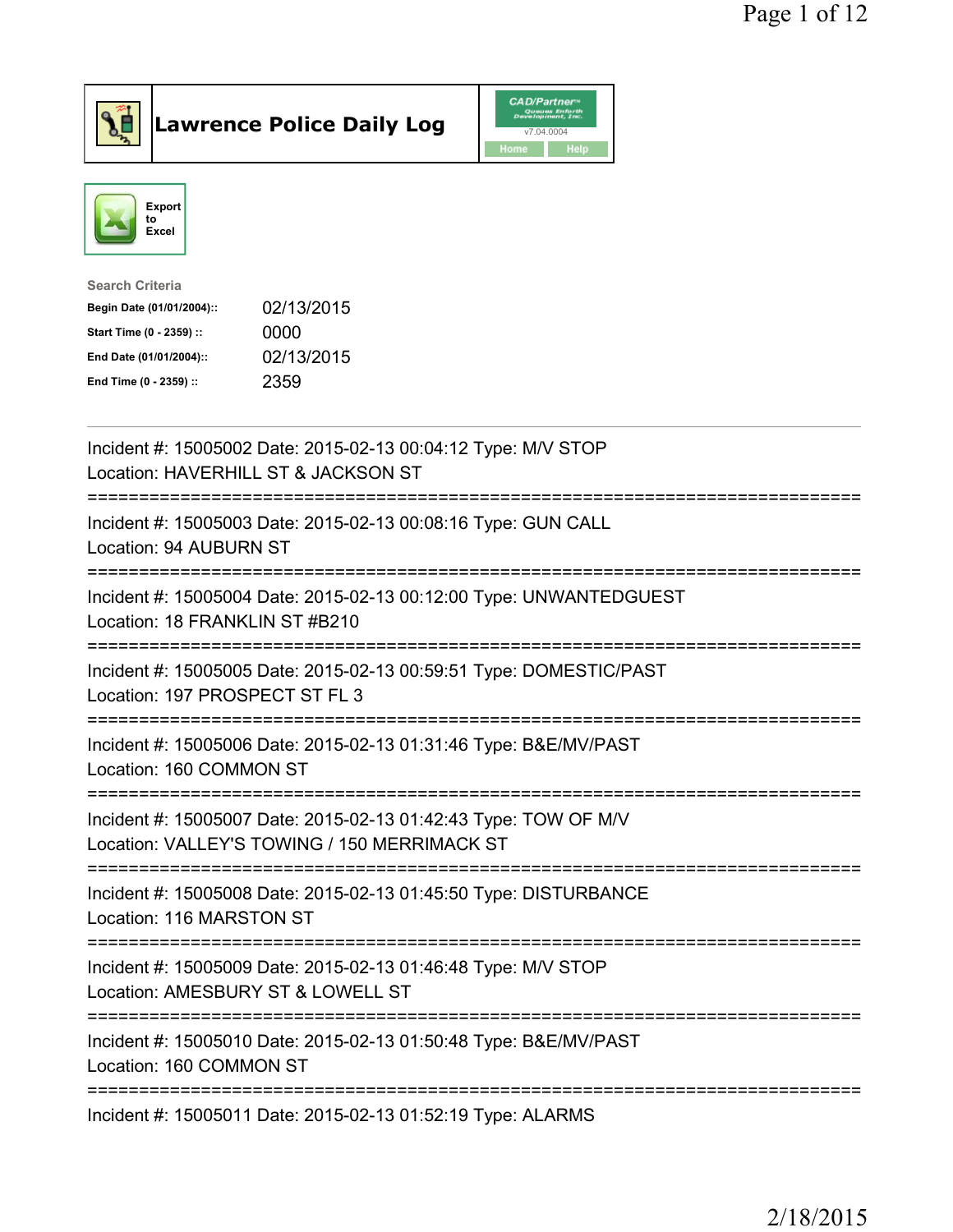Location: 9 APPLETON ST

| Incident #: 15005012 Date: 2015-02-13 01:53:57 Type: TOW OF M/V<br>Location: COADY'S TOWING SERVICE / 139 MARSTON ST         |
|------------------------------------------------------------------------------------------------------------------------------|
| Incident #: 15005013 Date: 2015-02-13 02:11:10 Type: CK WELL BEING<br>Location: 167 E HAVERHILL ST                           |
| Incident #: 15005014 Date: 2015-02-13 02:16:46 Type: MV/BLOCKING<br>Location: 178 ABBOTT ST                                  |
| Incident #: 15005015 Date: 2015-02-13 03:17:03 Type: M/V STOP<br>Location: ALDER ST & HAMPSHIRE ST                           |
| Incident #: 15005016 Date: 2015-02-13 04:10:17 Type: AUTO ACC/UNK PI<br>Location: FERRY ST & LESLIE ST                       |
| Incident #: 15005017 Date: 2015-02-13 04:55:01 Type: TOW OF M/V<br>Location: HARRIMAN ST & WESLEY ST                         |
| =====================<br>Incident #: 15005018 Date: 2015-02-13 05:11:36 Type: MEDIC SUPPORT<br>Location: 370 S UNION ST FL 2 |
| Incident #: 15005019 Date: 2015-02-13 05:41:48 Type: NOISE ORD<br>Location: 159 FARNHAM ST                                   |
| Incident #: 15005020 Date: 2015-02-13 05:44:44 Type: STOL/MV/PAS<br>Location: 727 HAVERHILL ST                               |
| Incident #: 15005021 Date: 2015-02-13 06:00:56 Type: MEDIC SUPPORT<br>Location: MARY IMMACULATE / 191 MAPLE ST #9A           |
| Incident #: 15005022 Date: 2015-02-13 06:26:55 Type: ALARM/BURG<br>Location: 327 HAVERHILL ST                                |
| Incident #: 15005023 Date: 2015-02-13 06:50:12 Type: AUTO ACC/NO PI<br>Location: 1 MILL ST                                   |
| Incident #: 15005024 Date: 2015-02-13 07:07:20 Type: AUTO ACC/PI<br>Location: 105 WARWICK ST                                 |
| Incident #: 15005025 Date: 2015-02-13 07:10:26 Type: M/V STOP<br>Location: COMMON ST & HAMPSHIRE ST                          |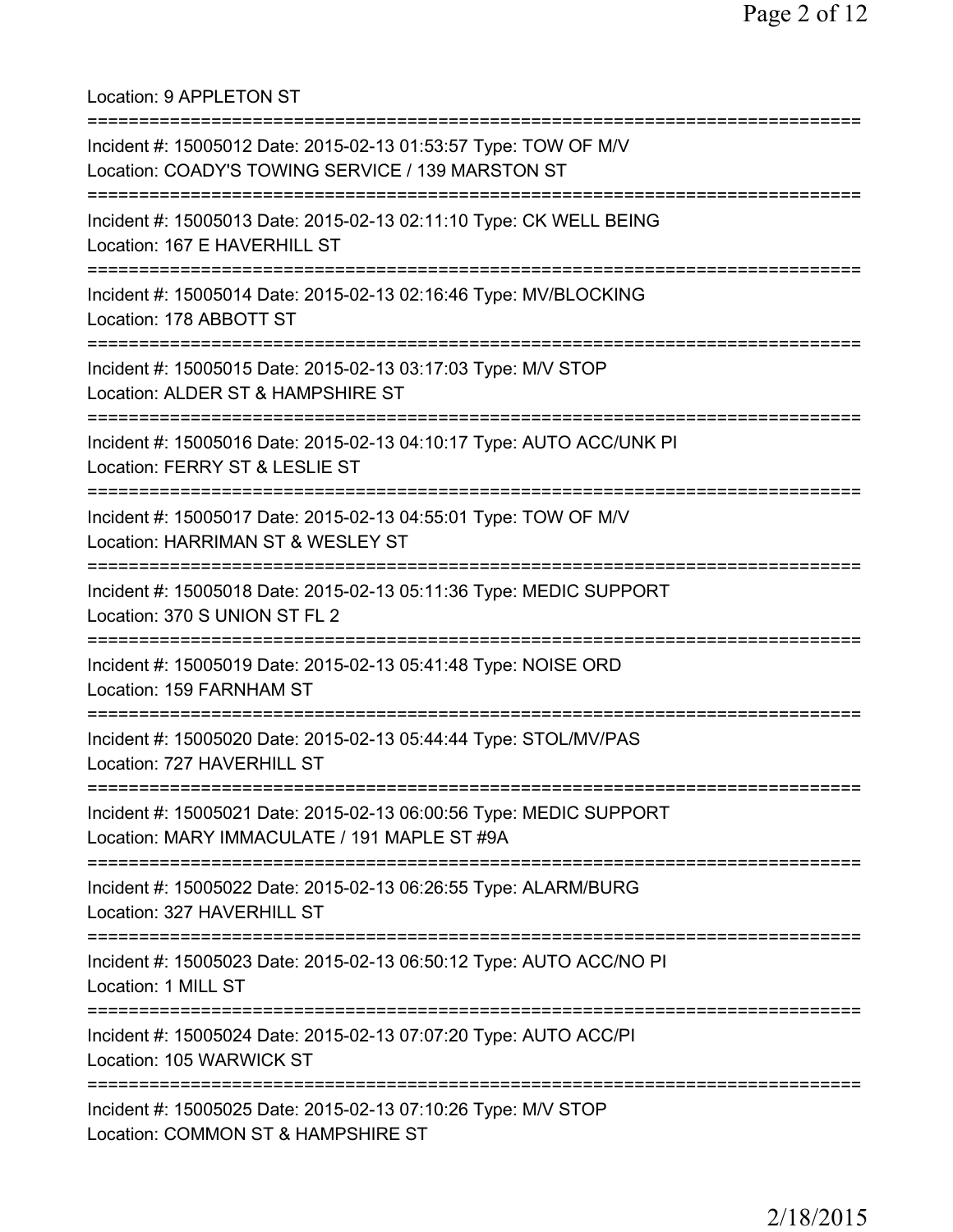| Incident #: 15005026 Date: 2015-02-13 07:30:21 Type: AUTO ACC/NO PI<br>Location: 90 SAUNDERS ST                                        |
|----------------------------------------------------------------------------------------------------------------------------------------|
| Incident #: 15005027 Date: 2015-02-13 07:32:40 Type: M/V STOP<br>Location: AMESBURY ST & COMMON ST                                     |
| Incident #: 15005029 Date: 2015-02-13 07:48:17 Type: UNWANTEDGUEST<br>Location: 45 BROADWAY                                            |
| Incident #: 15005028 Date: 2015-02-13 07:48:41 Type: MV/BLOCKING<br>Location: 265 HIGH ST                                              |
| Incident #: 15005030 Date: 2015-02-13 07:50:28 Type: M/V STOP<br>Location: BRADFORD ST & FRANKLIN ST<br>;============================= |
| Incident #: 15005032 Date: 2015-02-13 08:04:44 Type: STOL/MV/PAS<br>Location: 597 HAVERHILL ST                                         |
| Incident #: 15005031 Date: 2015-02-13 08:06:28 Type: MV/BLOCKING<br>Location: 177 ABBOTT ST                                            |
| Incident #: 15005033 Date: 2015-02-13 08:07:56 Type: AUTO ACC/NO PI<br>Location: 41 BOXFORD ST                                         |
| Incident #: 15005035 Date: 2015-02-13 08:09:29 Type: AUTO ACC/NO PI<br>Location: BRADFORD ST & FRANKLIN ST                             |
| Incident #: 15005034 Date: 2015-02-13 08:09:36 Type: AUTO ACC/UNK PI<br><b>Location: FRANKLIN ST</b>                                   |
| Incident #: 15005036 Date: 2015-02-13 08:16:39 Type: AUTO ACC/NO PI<br>Location: HAVERHILL ST & OXFORD ST                              |
| Incident #: 15005037 Date: 2015-02-13 08:18:09 Type: AUTO ACC/NO PI<br>Location: 132 FOSTER ST                                         |
| Incident #: 15005038 Date: 2015-02-13 08:18:32 Type: M/V STOP<br>Location: BROADWAY & MANCHESTER ST                                    |
| Incident #: 15005039 Date: 2015-02-13 08:26:30 Type: CLOSE STREET<br>Location: FARNHAM ST & PHILLIPS ST                                |
|                                                                                                                                        |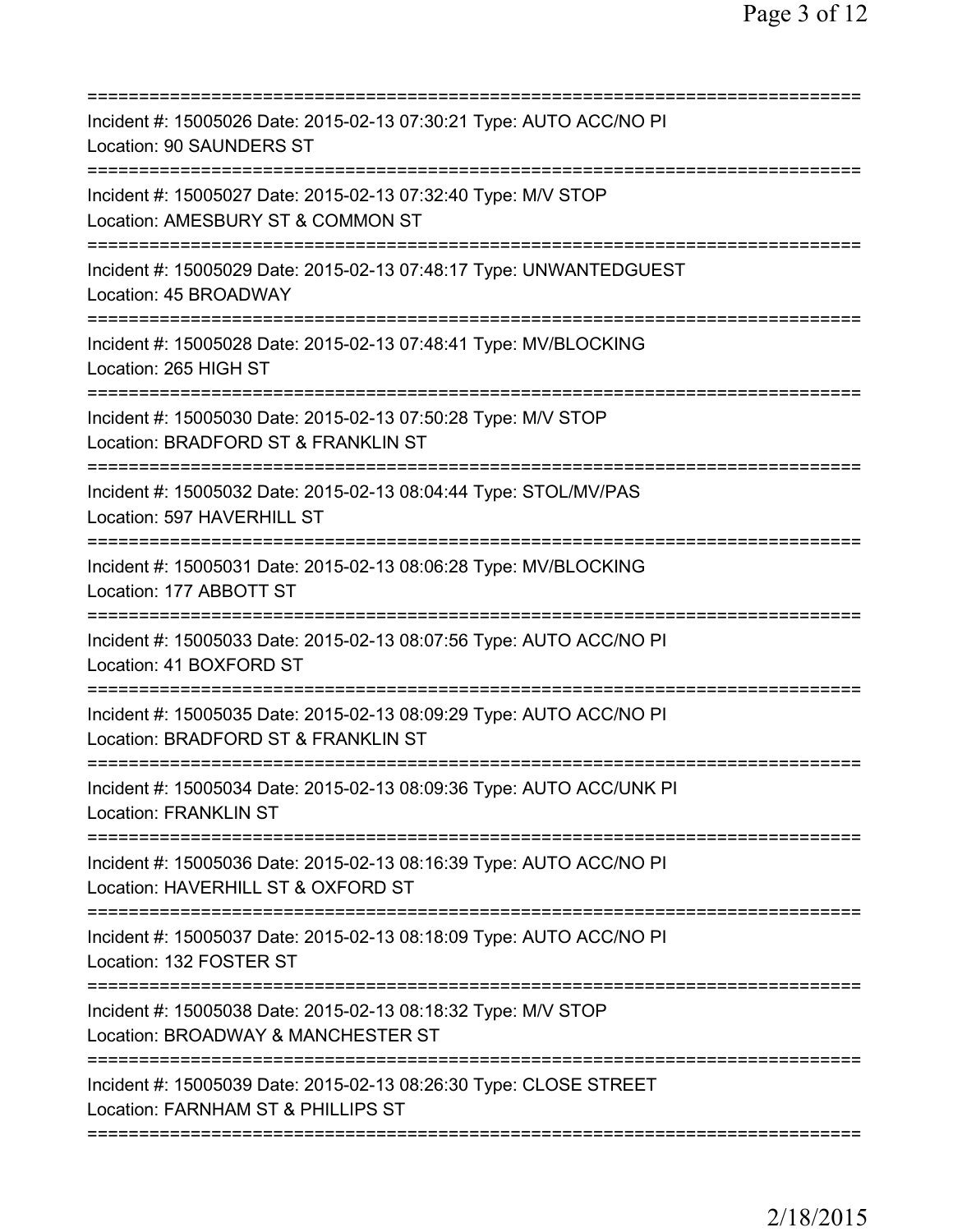| Incident #: 15005040 Date: 2015-02-13 08:31:43 Type: CLOSE STREET<br>Location: ANDOVER ST & PHILLIPS ST                                          |
|--------------------------------------------------------------------------------------------------------------------------------------------------|
| Incident #: 15005043 Date: 2015-02-13 08:35:27 Type: HIT & RUN M/V<br>Location: 90 LOWELL ST                                                     |
| Incident #: 15005041 Date: 2015-02-13 08:36:43 Type: TOW OF M/V<br>Location: 154 PARK ST                                                         |
| Incident #: 15005042 Date: 2015-02-13 08:38:58 Type: MV/BLOCKING<br>Location: 177 ABBOTT ST                                                      |
| ---------------<br>Incident #: 15005044 Date: 2015-02-13 08:40:21 Type: DISORDERLY<br>Location: FARNHAM ST & SHAWSHEEN RD                        |
| Incident #: 15005045 Date: 2015-02-13 08:46:31 Type: CLOSE STREET<br>Location: FREEMAN CT TO WATER ST / MELROSE ST                               |
| =========================<br>Incident #: 15005046 Date: 2015-02-13 08:48:17 Type: ALARMS<br>Location: 412 HAMPSHIRE ST                           |
| Incident #: 15005047 Date: 2015-02-13 08:51:08 Type: AUTO ACC/NO PI<br>Location: CANAL ST & UNION ST                                             |
| Incident #: 15005048 Date: 2015-02-13 09:06:06 Type: AUTO ACC/NO PI<br>Location: ANDOVER ST & BLANCHARD ST                                       |
| Incident #: 15005049 Date: 2015-02-13 09:48:13 Type: MV/BLOCKING<br>Location: 64 BRADFORD ST                                                     |
| Incident #: 15005050 Date: 2015-02-13 09:51:50 Type: MV/BLOCKING<br>Location: GARDEN ST & NEWBURY ST                                             |
| Incident #: 15005051 Date: 2015-02-13 09:58:07 Type: MV/BLOCKING<br>Location: CHESTER ST & CLIFTON ST                                            |
| Incident #: 15005052 Date: 2015-02-13 10:06:37 Type: AUTO ACC/NO PI<br>Location: ANDOVER ST & S BROADWAY                                         |
| ==============================<br>Incident #: 15005054 Date: 2015-02-13 10:08:05 Type: MV/BLOCKING<br>Location: AMERICAN ADHESIVE / 12 OSGOOD ST |
| ==================================<br>Incident #: 15005053 Date: 2015-02-13 10:08:26 Type: ALARMS                                                |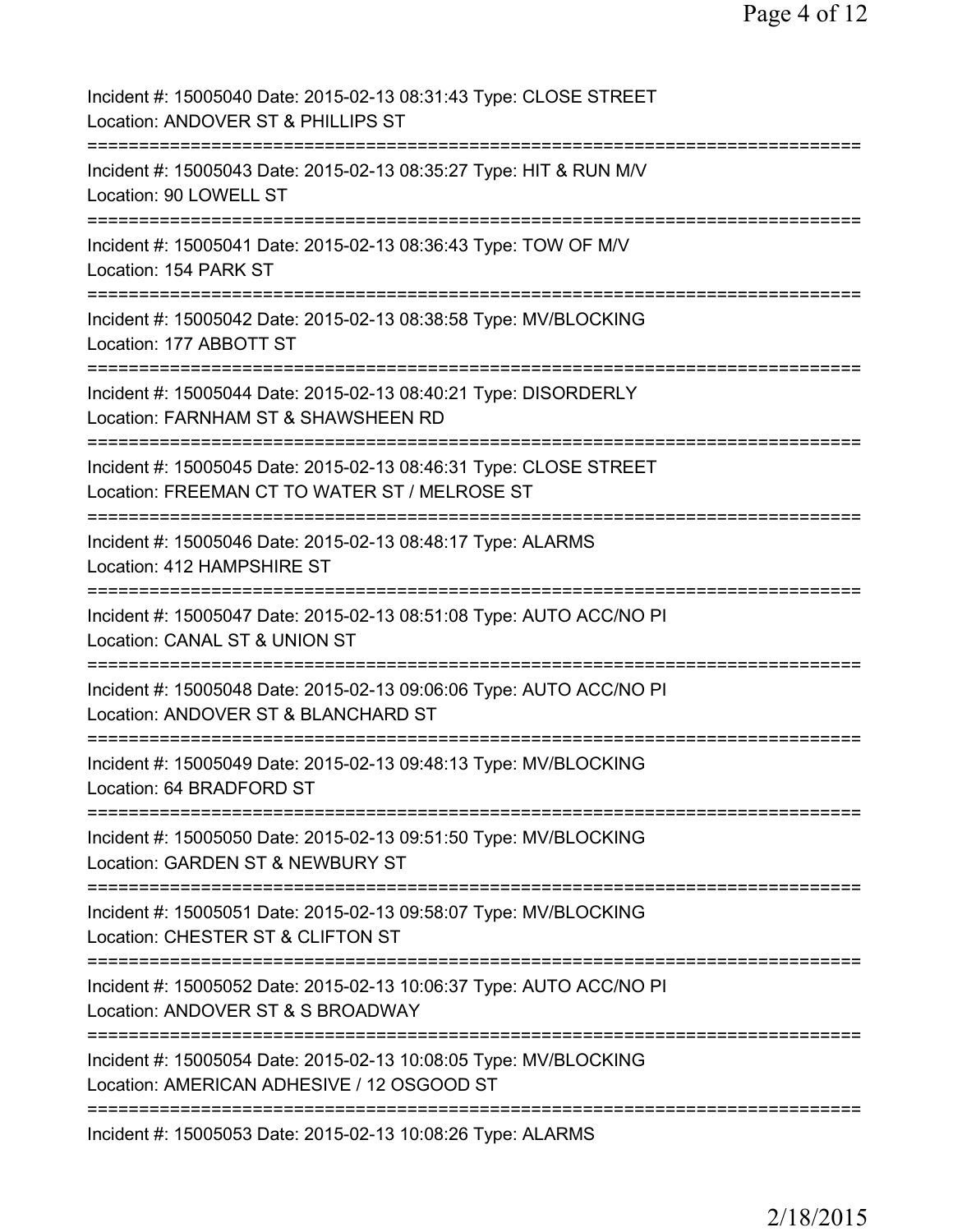Location: 5 CUSTER ST =========================================================================== Incident #: 15005055 Date: 2015-02-13 10:10:43 Type: AUTO ACC/NO PI Location: BENNINGTON ST & CHESTNUT ST =========================================================================== Incident #: 15005056 Date: 2015-02-13 10:37:37 Type: M/V STOP Location: BROADWAY & LAKE ST =========================================================================== Incident #: 15005057 Date: 2015-02-13 10:48:50 Type: AUTO ACC/NO PI Location: BRADFORD ST & BROADWAY =========================================================================== Incident #: 15005058 Date: 2015-02-13 10:54:18 Type: 209A/SERVE Location: 11 JEFFERSON ST =========================================================================== Incident #: 15005059 Date: 2015-02-13 11:09:03 Type: 209A/VIOLATION Location: 31 MILTON ST =========================================================================== Incident #: 15005060 Date: 2015-02-13 11:14:39 Type: HIT & RUN M/V Location: 1 GENERAL ST =========================================================================== Incident #: 15005061 Date: 2015-02-13 11:25:38 Type: ALARM/BURG Location: 25 BELLEVUE ST =========================================================================== Incident #: 15005062 Date: 2015-02-13 11:26:36 Type: DISTURBANCE Location: 414 COMMON ST =========================================================================== Incident #: 15005063 Date: 2015-02-13 11:31:38 Type: SUS PERS/MV Location: CARVER ST & MERRIMACK ST =========================================================================== Incident #: 15005064 Date: 2015-02-13 11:34:32 Type: BUILDING CHK Location: 236 HAMPSHIRE ST =========================================================================== Incident #: 15005065 Date: 2015-02-13 11:57:16 Type: MV/BLOCKING Location: BUNKERHILL ST =========================================================================== Incident #: 15005067 Date: 2015-02-13 12:06:41 Type: MEDIC SUPPORT Location: LAWRENCE PUBLIC LIBRARY / 51 LAWRENCE ST =========================================================================== Incident #: 15005066 Date: 2015-02-13 12:06:49 Type: STOL/MV/PAS Location: MCCANN LIQUORS / 253 S UNION ST =========================================================================== Incident #: 15005068 Date: 2015-02-13 12:14:27 Type: AUTO ACC/NO PI Location: 500 MERRIMACK ST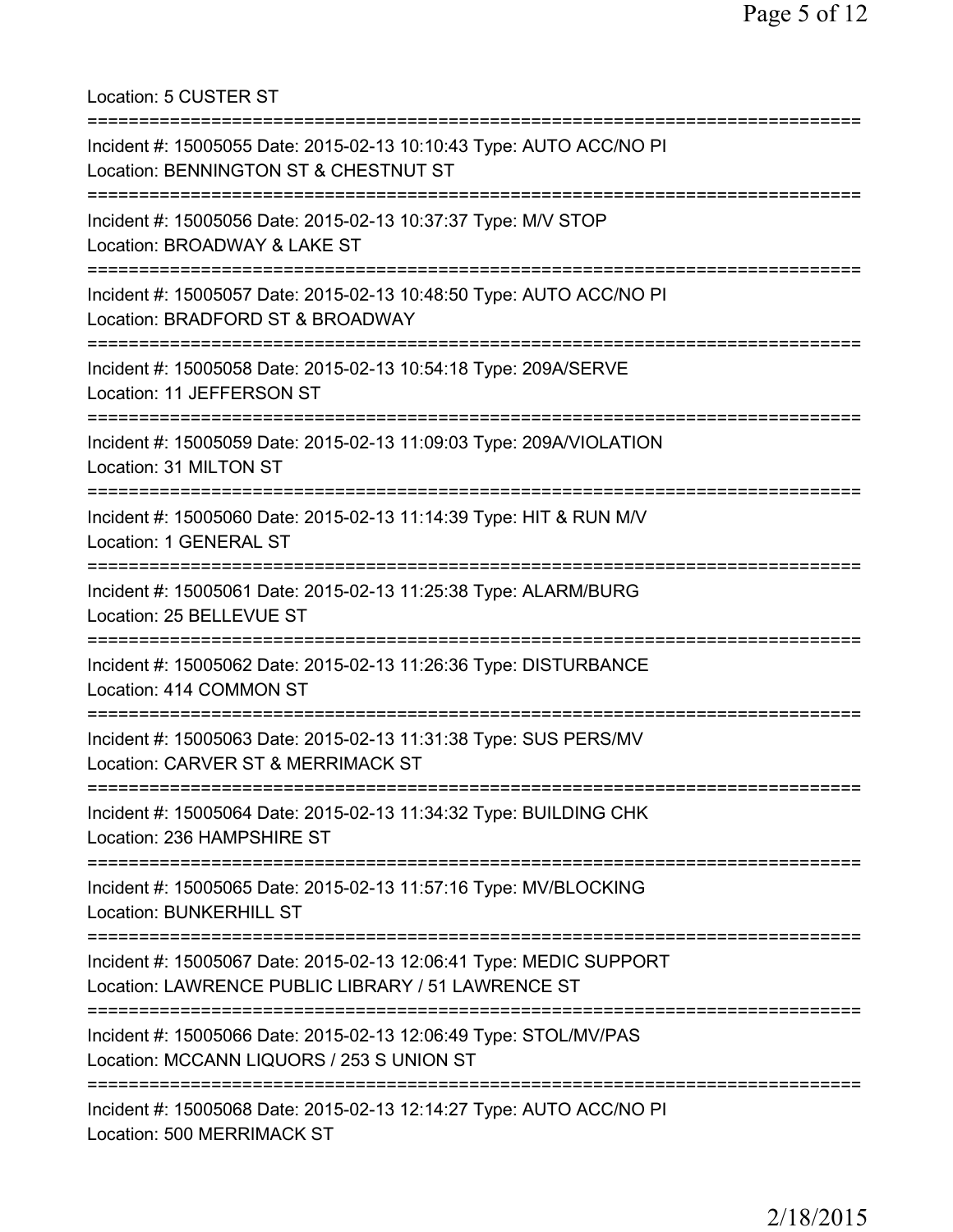| Incident #: 15005069 Date: 2015-02-13 12:16:06 Type: AUTO ACC/NO PI<br>Location: 500 MERRIMACK ST                      |
|------------------------------------------------------------------------------------------------------------------------|
| Incident #: 15005070 Date: 2015-02-13 12:18:06 Type: SUS PERS/MV<br>Location: 28 KENDALL ST                            |
| Incident #: 15005071 Date: 2015-02-13 12:33:46 Type: STOL/MV/PAS<br>Location: 27 MANCHESTER ST<br>==================== |
| Incident #: 15005072 Date: 2015-02-13 12:34:53 Type: AUTO ACC/NO PI<br><b>Location: NORRIS ST</b>                      |
| Incident #: 15005073 Date: 2015-02-13 12:44:15 Type: INVEST CONT<br>Location: PARK ST & LAWRENCE ST                    |
| Incident #: 15005074 Date: 2015-02-13 12:55:13 Type: 209A/SERVE<br>Location: 9 EASTON ST                               |
| Incident #: 15005075 Date: 2015-02-13 12:55:20 Type: DOMESTIC/PROG<br>Location: 407 RIVERSIDE DR<br>============       |
| Incident #: 15005076 Date: 2015-02-13 13:10:30 Type: HIT & RUN M/V<br>Location: ESSEX ST & MEDFORD ST                  |
| Incident #: 15005077 Date: 2015-02-13 13:10:43 Type: MEDIC SUPPORT<br>Location: 384 SALEM ST                           |
| Incident #: 15005078 Date: 2015-02-13 13:19:18 Type: GENERAL SERV<br>Location: 3 WOODLAND ST #14                       |
| Incident #: 15005079 Date: 2015-02-13 13:36:43 Type: INVESTIGATION<br>Location: 90 LOWELL ST #ST                       |
| Incident #: 15005080 Date: 2015-02-13 13:40:10 Type: AUTO ACC/NO PI<br><b>Location: WINTHROP AV</b>                    |
| Incident #: 15005081 Date: 2015-02-13 13:46:09 Type: MV/BLOCKING<br><b>Location: BUNKERHILL ST</b>                     |
| Incident #: 15005082 Date: 2015-02-13 13:47:34 Type: VIO CITY ORD<br>Location: 441 RIVERSIDE DR                        |
|                                                                                                                        |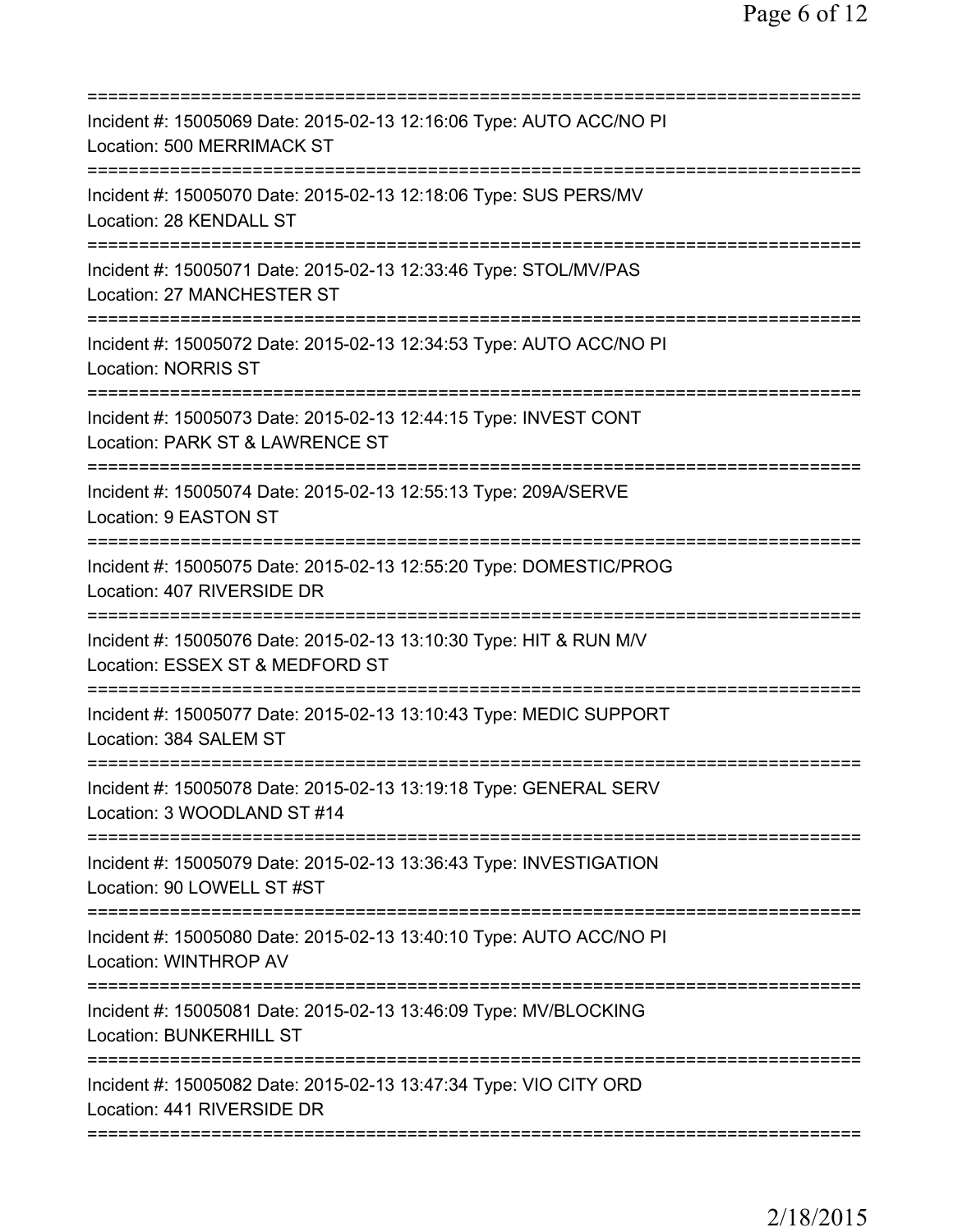| Incident #: 15005083 Date: 2015-02-13 13:49:23 Type: AUTO ACC/NO PI<br>Location: ALLEN ST & GENERAL ST                            |
|-----------------------------------------------------------------------------------------------------------------------------------|
| Incident #: 15005084 Date: 2015-02-13 13:50:57 Type: LOST PROPERTY<br>Location: 2 MUSEUM SQ                                       |
| Incident #: 15005085 Date: 2015-02-13 14:29:04 Type: AUTO ACC/NO PI<br>Location: 189 FARNHAM ST                                   |
| Incident #: 15005086 Date: 2015-02-13 14:34:54 Type: M/V STOP<br>Location: LAWRENCE ST & MYRTLE ST                                |
| Incident #: 15005087 Date: 2015-02-13 14:44:57 Type: MV/BLOCKING<br>Location: 39 BROOK ST                                         |
| Incident #: 15005088 Date: 2015-02-13 15:10:27 Type: DISTURBANCE<br>Location: 80 BODWELL ST                                       |
| Incident #: 15005089 Date: 2015-02-13 15:11:08 Type: INVESTIGATION<br>Location: 70 N PARISH RD                                    |
| Incident #: 15005090 Date: 2015-02-13 15:17:23 Type: MV/BLOCKING<br>Location: 187 EMMETT ST                                       |
| ===============<br>Incident #: 15005091 Date: 2015-02-13 15:19:32 Type: AUTO ACC/PI<br>Location: COMMON ST & HAMPSHIRE ST         |
| Incident #: 15005092 Date: 2015-02-13 15:24:40 Type: MISSING PERS<br>Location: 303 JACKSON ST                                     |
| Incident #: 15005093 Date: 2015-02-13 15:30:59 Type: DISTURBANCE<br>Location: 55 GARFIELD ST                                      |
| Incident #: 15005094 Date: 2015-02-13 15:35:02 Type: AUTO ACC/NO PI<br>Location: MORA GROCERY / 130 FRANKLIN ST                   |
| ====================================<br>Incident #: 15005095 Date: 2015-02-13 15:56:12 Type: E911 HANGUP<br>Location: 25 PEARL ST |
| Incident #: 15005096 Date: 2015-02-13 16:06:09 Type: ANIMAL COMPL<br>Location: 27 EATON ST                                        |
| Incident #: 15005097 Date: 2015-02-13 16:14:53 Type: M/V STOP                                                                     |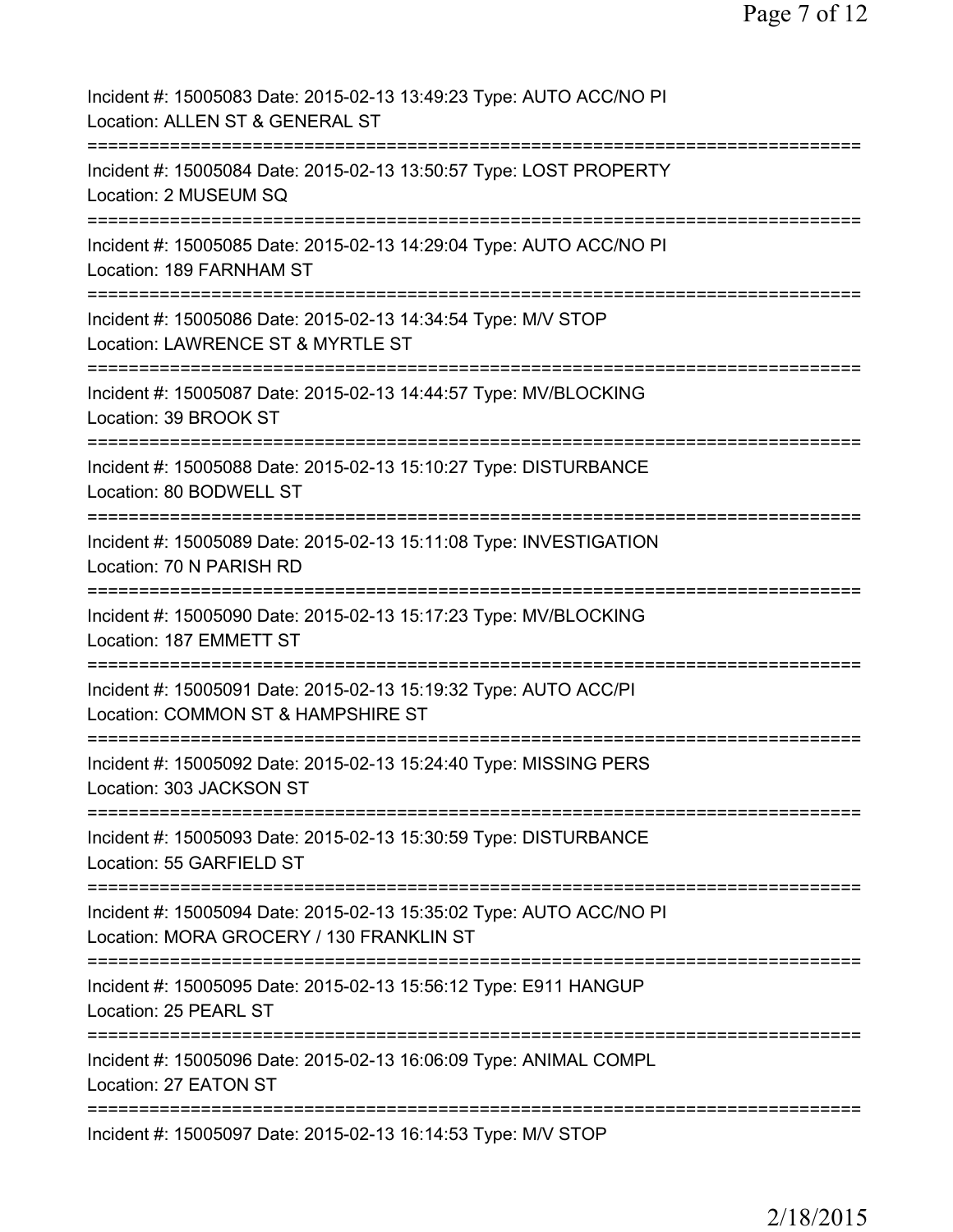Location: HAVERHILL ST & MORTON ST =========================================================================== Incident #: 15005098 Date: 2015-02-13 16:23:00 Type: WIRE DOWN Location: 86 EUTAW ST =========================================================================== Incident #: 15005099 Date: 2015-02-13 16:29:08 Type: MV/BLOCKING Location: 175 ABBOTT ST =========================================================================== Incident #: 15005102 Date: 2015-02-13 16:36:52 Type: B&E/PAST Location: 34 NEWTON ST FL 2 =========================================================================== Incident #: 15005100 Date: 2015-02-13 16:37:41 Type: UNWANTEDGUEST Location: 162 MAPLE ST #1 =========================================================================== Incident #: 15005101 Date: 2015-02-13 16:39:39 Type: WARRANT SERVE Location: 2 APPLETON ST =========================================================================== Incident #: 15005103 Date: 2015-02-13 16:44:00 Type: KEEP PEACE Location: 61 FRANKLIN ST =========================================================================== Incident #: 15005104 Date: 2015-02-13 17:07:59 Type: AUTO ACC/NO PI Location: ANDOVER ST =========================================================================== Incident #: 15005105 Date: 2015-02-13 17:08:48 Type: THREATS Location: 197 PROSPECT ST =========================================================================== Incident #: 15005106 Date: 2015-02-13 17:12:56 Type: GENERAL SERV Location: BERKELEY ST & JACKSON ST =========================================================================== Incident #: 15005107 Date: 2015-02-13 17:14:19 Type: FIGHT Location: 34 NEWTON ST =========================================================================== Incident #: 15005108 Date: 2015-02-13 17:29:35 Type: NOTIFICATION Location: 11 HOBSON ST =========================================================================== Incident #: 15005109 Date: 2015-02-13 17:32:39 Type: ALARMS Location: PEOPLES UNITED BANK / 10 S BROADWAY =========================================================================== Incident #: 15005110 Date: 2015-02-13 17:38:06 Type: SUS PERS/MV Location: BYRON AV & MIDDLEBURY ST =========================================================================== Incident #: 15005111 Date: 2015-02-13 17:40:41 Type: GENERAL SERV Location: APPLETON ST & CANAL ST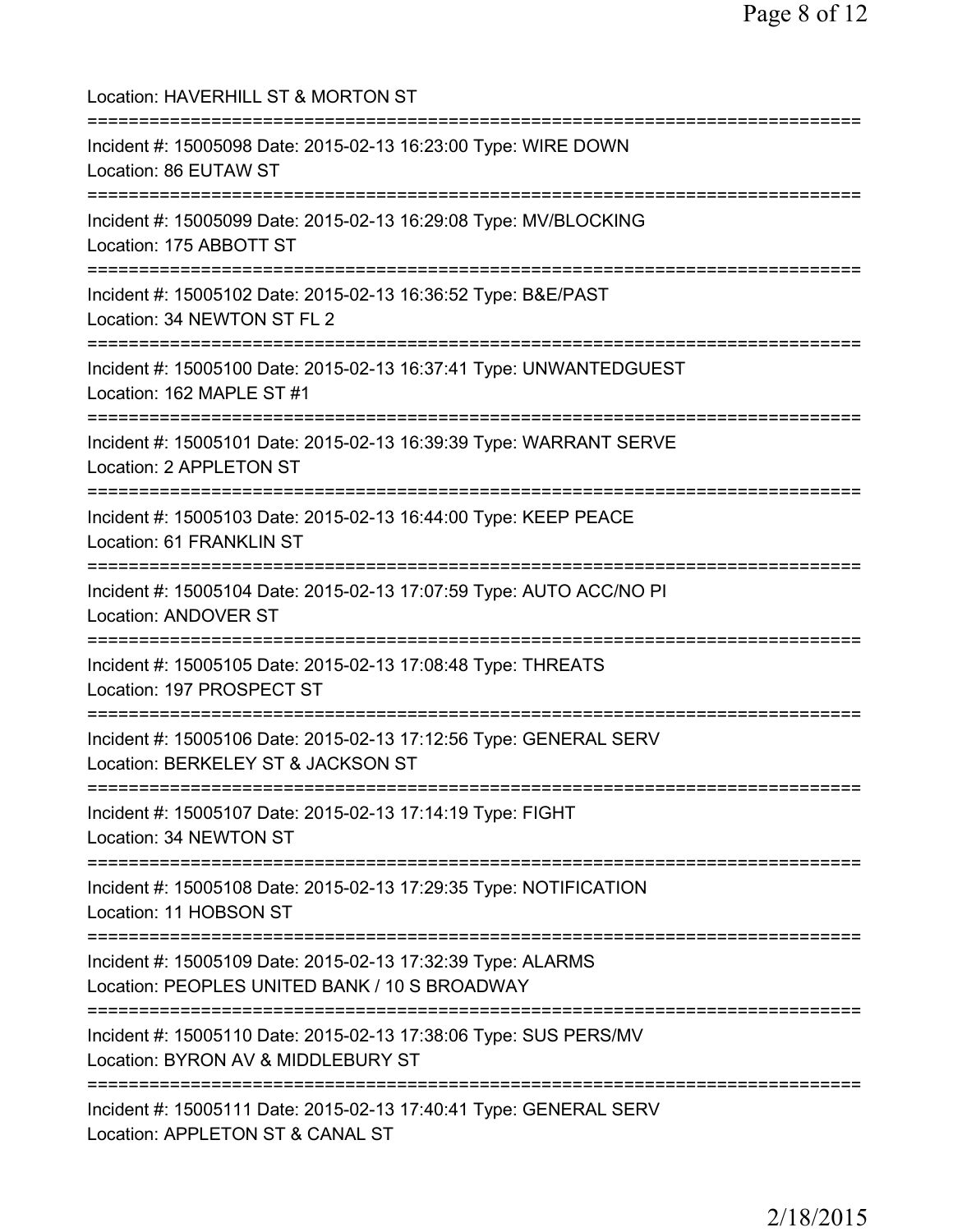| =========================                                                                                           |
|---------------------------------------------------------------------------------------------------------------------|
| Incident #: 15005112 Date: 2015-02-13 17:50:27 Type: UNKNOWN PROB<br>Location: 495 HAMPSHIRE ST                     |
| Incident #: 15005113 Date: 2015-02-13 17:56:04 Type: MV/BLOCKING<br>Location: HAMPSHIRE ST & PARK ST                |
| Incident #: 15005114 Date: 2015-02-13 18:08:54 Type: MV/BLOCKING<br>Location: BERKLEY & BERKLEY CT                  |
| Incident #: 15005115 Date: 2015-02-13 18:10:35 Type: ALARMS<br>Location: 2 EMERALD AV                               |
| Incident #: 15005117 Date: 2015-02-13 18:12:26 Type: MV/BLOCKING<br>Location: ARLINGTON ST & LAWRENCE ST            |
| Incident #: 15005116 Date: 2015-02-13 18:12:57 Type: INVEST CONT<br>Location: 69 KINGSTON ST                        |
| Incident #: 15005118 Date: 2015-02-13 18:17:58 Type: DISTURBANCE<br>Location: BENNINGTON ST & LAWRENCE ST           |
| Incident #: 15005119 Date: 2015-02-13 18:19:07 Type: SUS PERS/MV<br>Location: 24 NESMITH ST<br>==================== |
| Incident #: 15005120 Date: 2015-02-13 18:28:27 Type: SUS PERS/MV<br>Location: BYRON AV & CANTERBURY ST              |
| Incident #: 15005121 Date: 2015-02-13 18:31:14 Type: UNWANTEDGUEST<br><b>Location: 32 LAWRENCE</b>                  |
| Incident #: 15005122 Date: 2015-02-13 18:50:30 Type: AUTO ACC/NO PI<br>Location: FERN ST & LAWRENCE ST              |
| Incident #: 15005123 Date: 2015-02-13 18:52:22 Type: HIT & RUN M/V<br>Location: LAWRENCE ST & PARK ST               |
| Incident #: 15005124 Date: 2015-02-13 18:59:11 Type: SUICIDE ATTEMPT<br>Location: 533 BROADWAY                      |
| Incident #: 15005125 Date: 2015-02-13 19:03:20 Type: INVEST CONT<br>Location: 90 LOWELL ST                          |
|                                                                                                                     |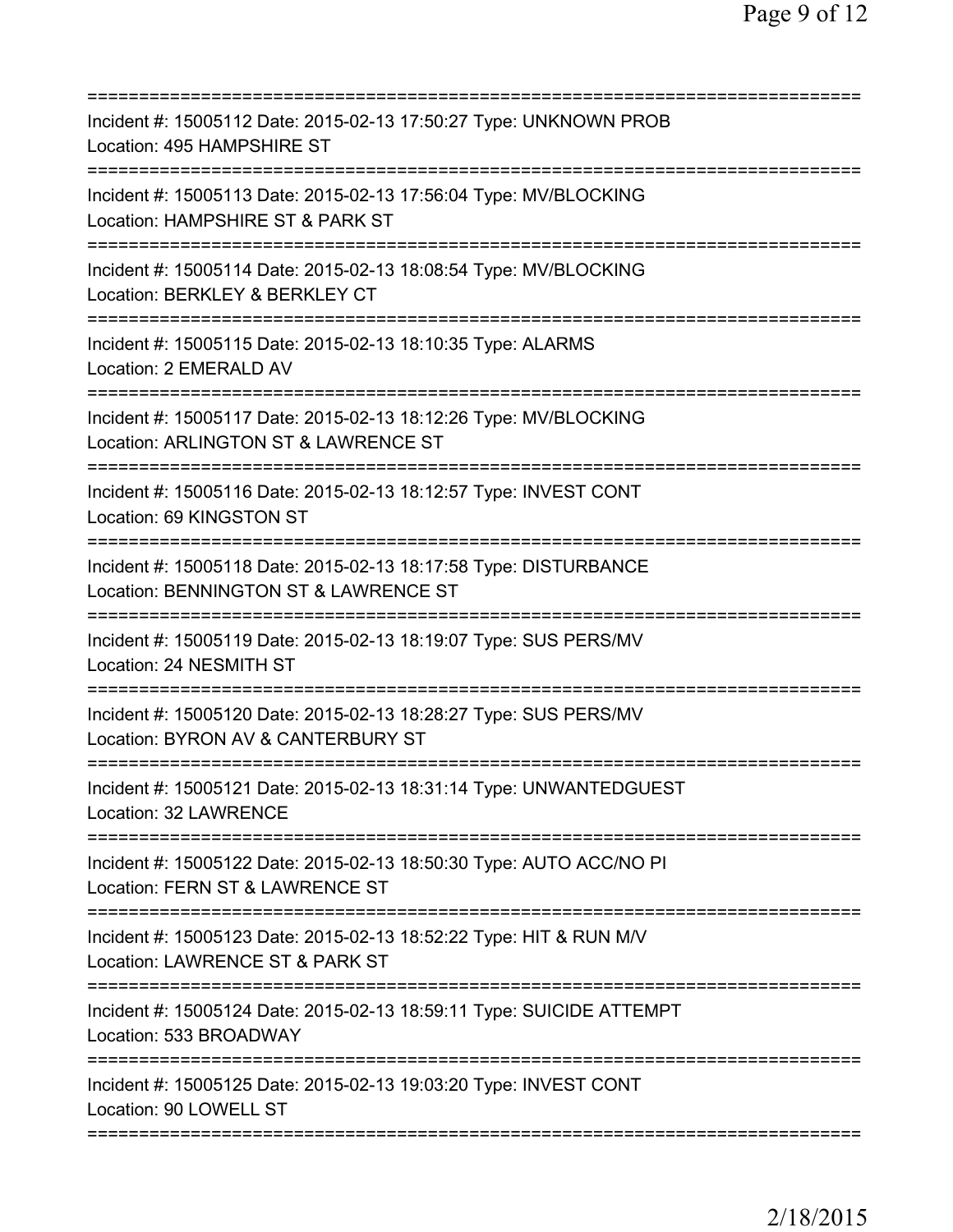| Incident #: 15005126 Date: 2015-02-13 19:06:50 Type: AUTO ACC/UNK PI<br>Location: 523 ANDOVER ST                                            |
|---------------------------------------------------------------------------------------------------------------------------------------------|
| Incident #: 15005127 Date: 2015-02-13 19:07:03 Type: AUTO ACC/NO PI<br>Location: DUNKIN DONUTS / 581 ANDOVER ST                             |
| Incident #: 15005128 Date: 2015-02-13 19:13:25 Type: FIGHT<br>Location: 245 ANDOVER ST                                                      |
| Incident #: 15005129 Date: 2015-02-13 19:23:09 Type: DOMESTIC/PAST<br>Location: 28 MONTGOMERY ST                                            |
| Incident #: 15005130 Date: 2015-02-13 19:24:35 Type: MV/BLOCKING<br>Location: 31 EUTAW ST                                                   |
| Incident #: 15005131 Date: 2015-02-13 19:26:15 Type: ALARMS<br>Location: 3 WOODLAND CT                                                      |
| Incident #: 15005132 Date: 2015-02-13 20:04:15 Type: DISABLED MV<br>Location: SOUTH ST                                                      |
| =================================<br>Incident #: 15005134 Date: 2015-02-13 20:05:27 Type: M/V STOP<br>Location: CLADDAGH PUB / 399 CANAL ST |
| Incident #: 15005133 Date: 2015-02-13 20:05:43 Type: MEDIC SUPPORT<br>Location: 18 FRANKLIN ST #403                                         |
| Incident #: 15005135 Date: 2015-02-13 20:24:40 Type: SUICIDE ATTEMPT<br>Location: 610 ANDOVER ST                                            |
| Incident #: 15005136 Date: 2015-02-13 20:27:17 Type: NOTIFICATION<br>Location: 66 WEARE ST                                                  |
| Incident #: 15005137 Date: 2015-02-13 20:35:02 Type: DISTURBANCE<br>Location: 37 BEACON ST                                                  |
| Incident #: 15005138 Date: 2015-02-13 21:03:15 Type: UNWANTEDGUEST<br>Location: 7 MILTON ST                                                 |
| =========<br>Incident #: 15005139 Date: 2015-02-13 21:25:25 Type: ALARMS<br>Location: COMMONWEALTJH NISSAN / 1 COMMONWEALTH DR              |
| Incident #: 15005140 Date: 2015-02-13 21:44:03 Type: INVESTIGATION                                                                          |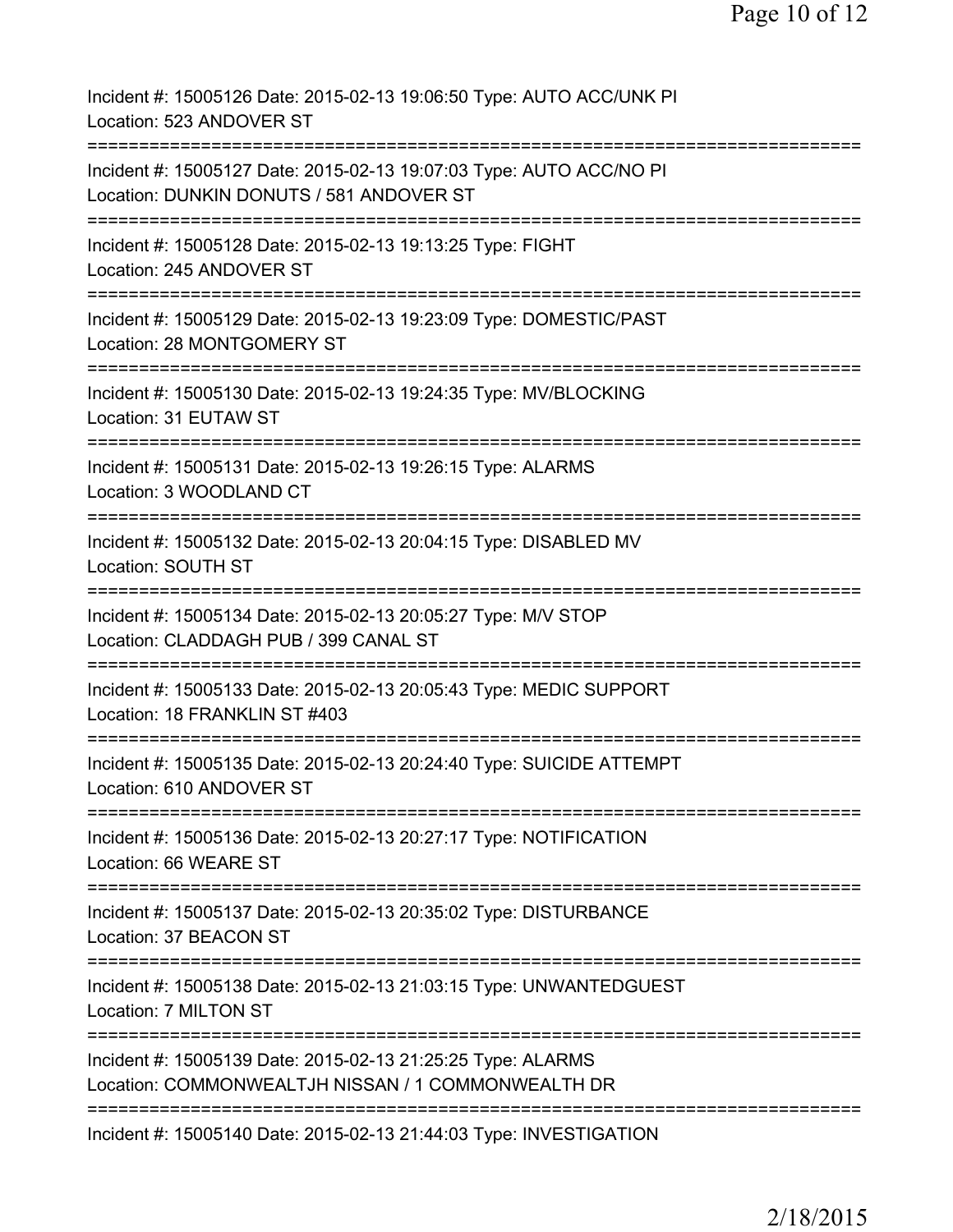Location: 74 AMES ST =========================================================================== Incident #: 15005141 Date: 2015-02-13 21:44:51 Type: HIT & RUN M/V Location: 333 HAVERHILL ST =========================================================================== Incident #: 15005142 Date: 2015-02-13 22:12:40 Type: HIT & RUN M/V Location: 60 OLIVE AV =========================================================================== Incident #: 15005143 Date: 2015-02-13 22:20:01 Type: MV/BLOCKING Location: 22 BROOK ST =========================================================================== Incident #: 15005144 Date: 2015-02-13 22:23:18 Type: AUTO ACC/NO PI Location: BERKLEY & BRUCE =========================================================================== Incident #: 15005145 Date: 2015-02-13 22:26:59 Type: DISTURBANCE Location: FERN ST & LAWRENCE ST =========================================================================== Incident #: 15005146 Date: 2015-02-13 22:29:46 Type: CK WELL BEING Location: 8 ALLSTON ST =========================================================================== Incident #: 15005147 Date: 2015-02-13 22:35:26 Type: COURT DOC SERVE Location: 202 S UNION ST =========================================================================== Incident #: 15005148 Date: 2015-02-13 22:36:05 Type: COURT DOC SERVE Location: 250 SALEM ST =========================================================================== Incident #: 15005149 Date: 2015-02-13 22:53:00 Type: CK WELL BEING Location: AMESBURY ST & COMMON ST =========================================================================== Incident #: 15005150 Date: 2015-02-13 23:07:18 Type: UNWANTEDGUEST Location: 50 BROADWAY =========================================================================== Incident #: 15005151 Date: 2015-02-13 23:11:42 Type: ALARMS Location: 659 ANDOVER ST =========================================================================== Incident #: 15005152 Date: 2015-02-13 23:20:02 Type: MISSING PERS Location: YMCA / 40 LAWRENCE ST =========================================================================== Incident #: 15005153 Date: 2015-02-13 23:26:42 Type: LOUD NOISE Location: 159 FARNHAM ST =========================================================================== Incident #: 15005155 Date: 2015-02-13 23:31:36 Type: CK WELL BEING Location: 90 COLUMBUS AV